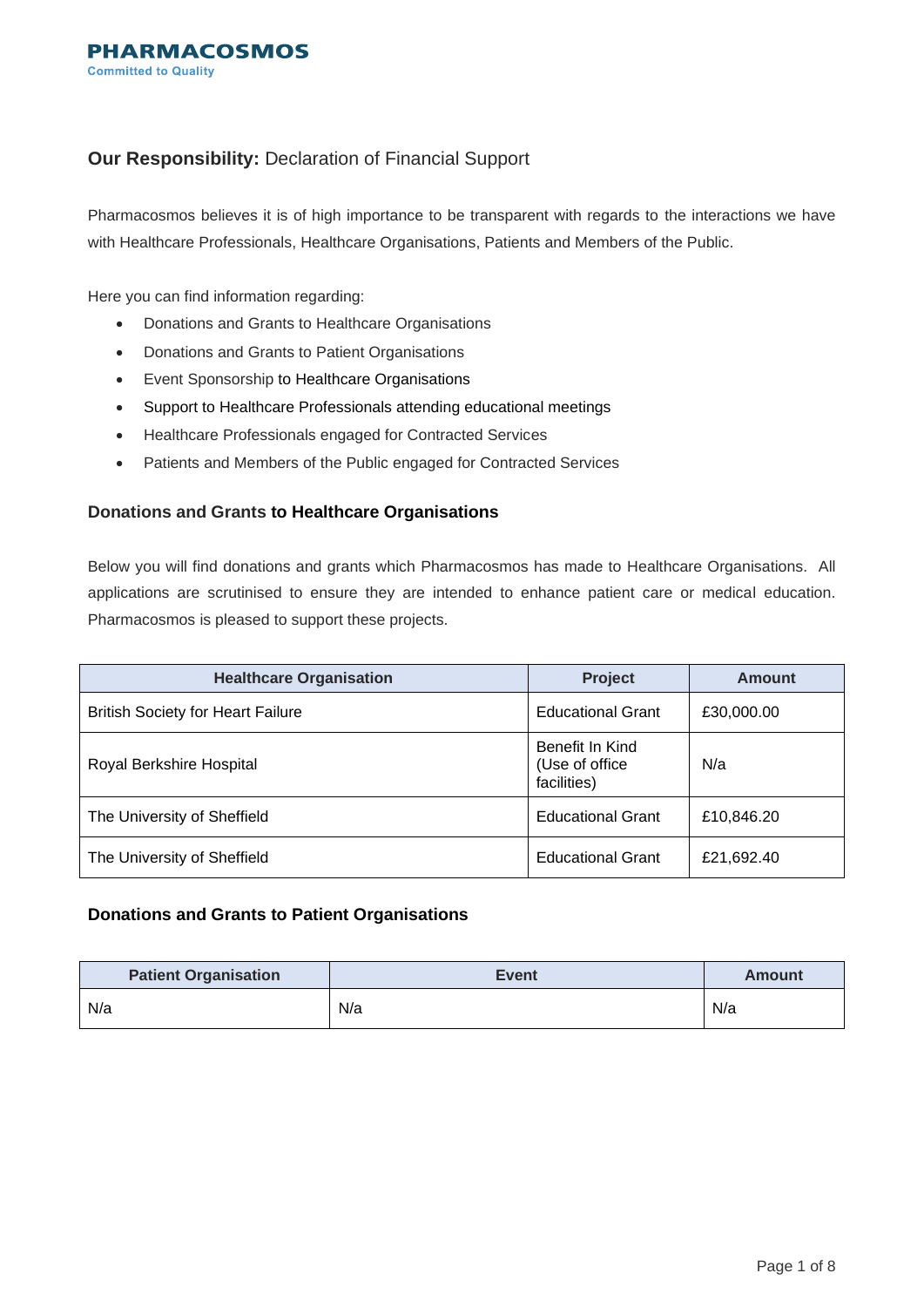# **Event Sponsorship to Healthcare Organisations**

| <b>Healthcare Organisation</b>                                | Project           | <b>Amount</b> |
|---------------------------------------------------------------|-------------------|---------------|
| The Association of Anaesthetists of Great Britain and Ireland | Event Sponsorship | £1,620.00     |
| <b>Bone Research Society</b>                                  | Event Sponsorship | £6,000.00     |
| <b>British Society of Gastroenterology</b>                    | Event Sponsorship | £750.00       |
| <b>British Society of Gastroenterology</b>                    | Event Sponsorship | £9,600.00     |
| <b>British Society of Gastroenterology</b>                    | Event Sponsorship | £1,200.00     |
| <b>Cardiorenal Forum</b>                                      | Event Sponsorship | £7,200.00     |
| The East Anglian Gut Club                                     | Event Sponsorship | £400.00       |
| The Freeman Hospital                                          | Event Sponsorship | £300.00       |
| John Radcliffe Hospital                                       | Event Sponsorship | £500.00       |
| Luton and Dunstable University Hospital                       | Event Sponsorship | £1,110.00     |
| <b>Princess Royal University Hospital</b>                     | Event Sponsorship | £301.00       |
| Royal College of Obstetricians and Gynaecologists             | Event Sponsorship | £24,000.00    |
| Society for Acute Medicine                                    | Event Sponsorship | £7,920.00     |
| Society of Anaesthetists of the South Western Region          | Event Sponsorship | £500.00       |
| <b>Ulster Obstetrical &amp; Gynaecological Society</b>        | Event Sponsorship | £500.00       |
| <b>Ulster Society of Gastroenterology</b>                     | Event Sponsorship | £700.00       |
| University Hospital Southampton                               | Event Sponsorship | £34,500.00    |
| <b>Welsh Perioperative Medicine Society</b>                   | Event Sponsorship | £14,757.60    |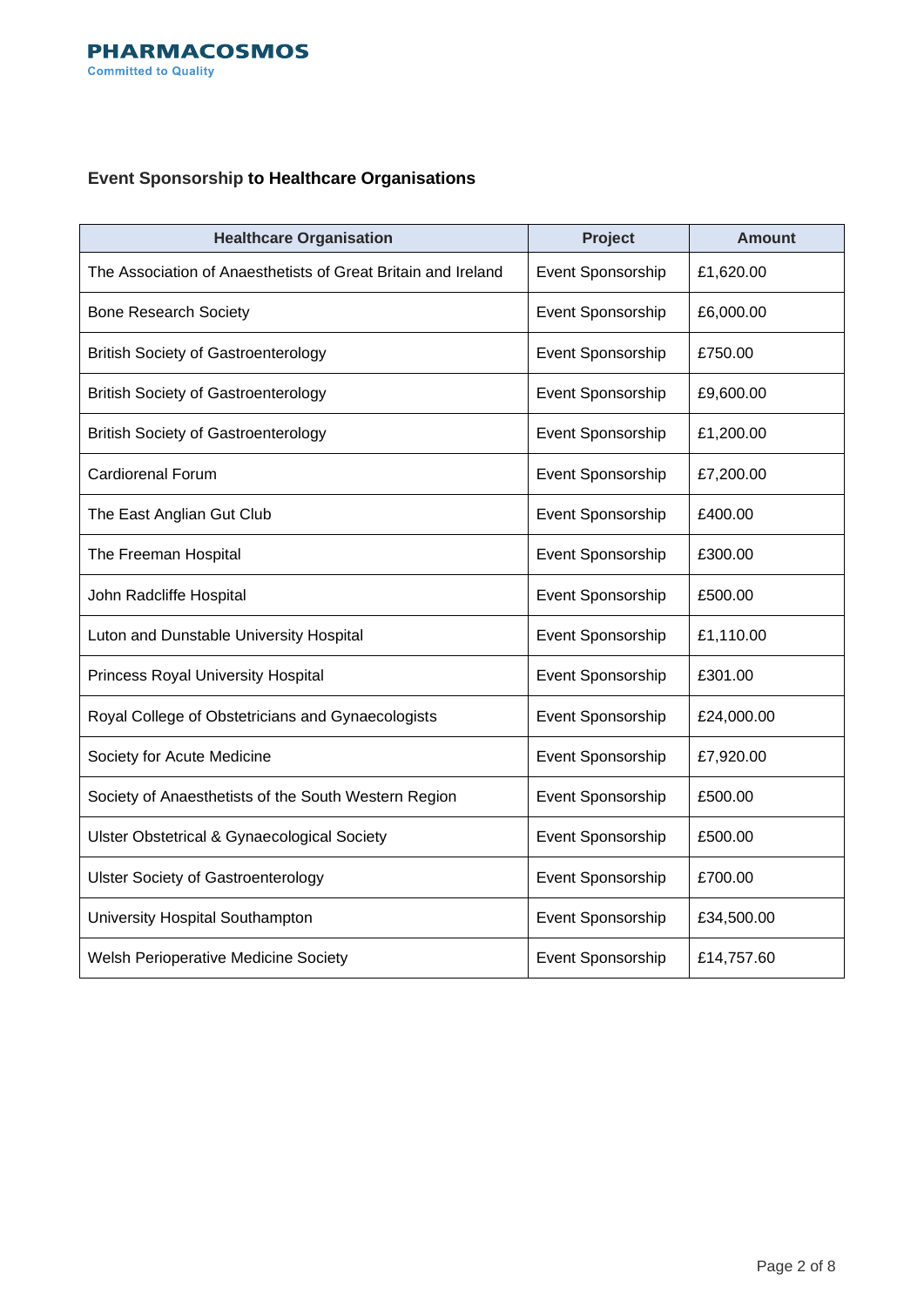## **Support to Healthcare Professionals attending educational meetings**

Pharmacosmos is pleased to be able to support Healthcare Professionals to enhance their knowledge and experience, as this is an important consideration in delivering high quality patient care. This may be an educational support to an individual or support for a delegate place at congress. Where consent has been given, the names of individuals and the amounts received have been disclosed. Where consent has not been given, an aggregate amount is provided.

## **Pharmacosmos Educational Support**

### **Aggregate**

| <b>Description</b>                                           | Amount    |
|--------------------------------------------------------------|-----------|
| Total amount paid to Healthcare Professionals in the UK & IE | £2,614.98 |
| Total number of supported individuals                        | 5         |
| Percentage of Healthcare Professionals under aggregate       | 80%       |

### **Individual**

| <b>Forename</b> | <b>Surname</b> | <b>Place of Work</b>                         | <b>Total Amount</b> |
|-----------------|----------------|----------------------------------------------|---------------------|
| Vinav           | Sehgal         | <b>University College Hospital</b><br>London | £70.00              |

## **Pharmacosmos Delegate Support**

#### **Aggregate**

| <b>Description</b>                                           | Amount    |
|--------------------------------------------------------------|-----------|
| Total amount paid to Healthcare Professionals in the UK & IE | £6,892.14 |
| Total spend on Registration fees                             | £872.00   |
| Total spend on accommodation (UK & overseas)                 | £2,672.00 |
| Total spend on travel                                        | £3,157.49 |
| Total spend on expenses                                      | £190.65   |
| Total number of supported delegates                          | 26        |
| Total number of places supported                             | 28        |
| Percentage of Healthcare Professionals under aggregate       | 81%       |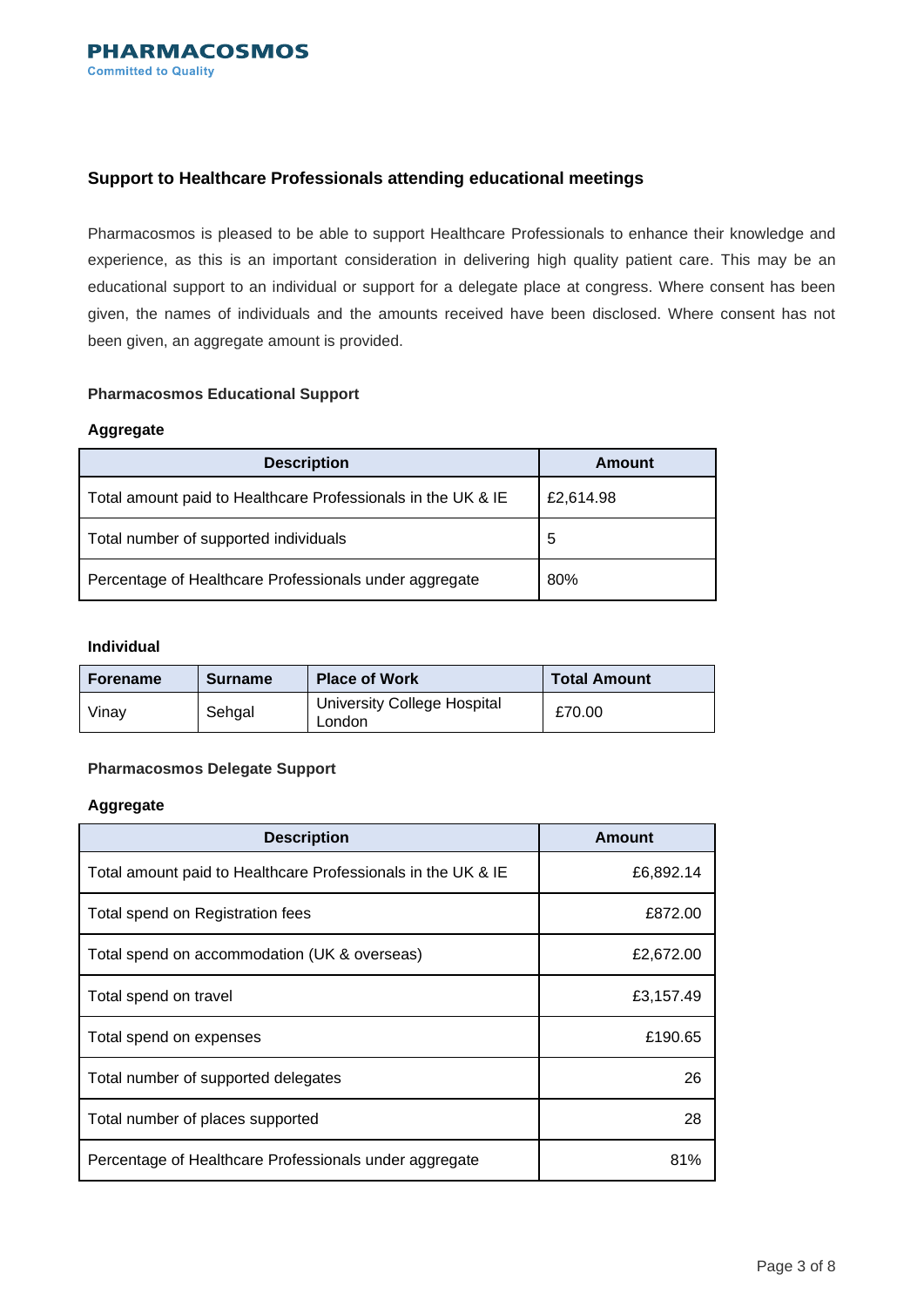## **PHARMACOSMOS Committed to Quality**

### **Individual**

| <b>Forename</b> | <b>Surname</b> | <b>Place of Work</b>                                      | <b>Total Amount</b> |
|-----------------|----------------|-----------------------------------------------------------|---------------------|
| Andrew          | Charlton       | Freeman Hospital                                          | £130.00             |
| Chiraag         | Talati         | <b>Homerton University NHS</b><br><b>Foundation Trust</b> | £313.40             |
| Paul            | Foley          | <b>Great Western Hospital</b><br>Swindon                  | £211.84             |
| <b>Rhys</b>     | Williams       | Princess of Wales Hospital                                | £306.44             |
| Teresa          | Kelly          | St Mary's Hospital                                        | £186.73             |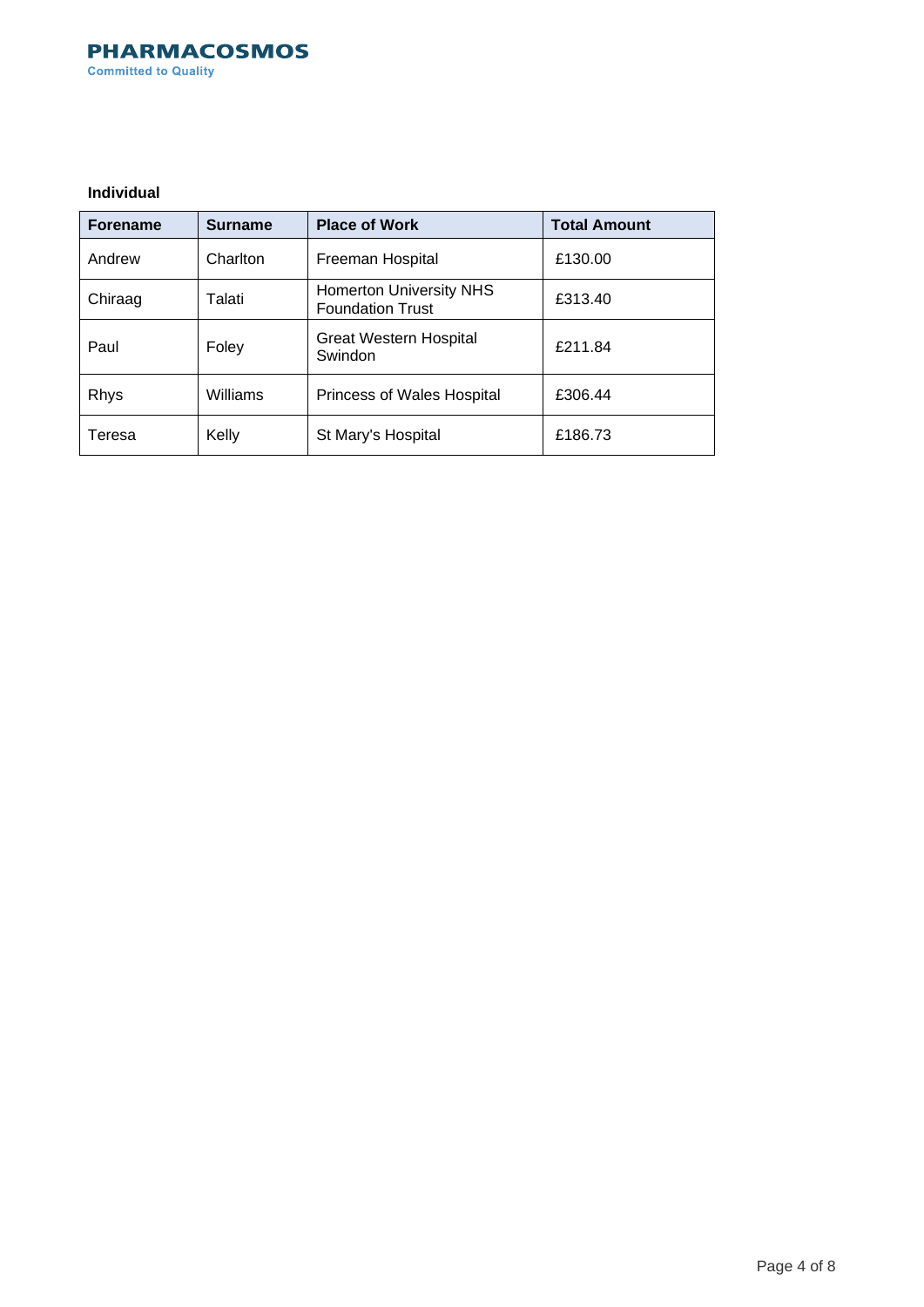## **Monies paid to Healthcare Professionals engaged for Contracted Services**

Pharmacosmos regularly commissions Healthcare Professionals to carry out services. An example of this would be to speak at an educational meeting, which is attended by other Healthcare Professionals. When we do this, it is appropriate to reimburse the speakers for their time in preparing and presenting the material. Where consent has been given, the names of individuals and the amounts received have been disclosed. Where consent has not been given, an aggregate amount is provided.

## **Aggregate**

| <b>Description</b>                                           | <b>Amount</b> |
|--------------------------------------------------------------|---------------|
| Total amount paid to Healthcare Professionals in the UK & IE | £131,734.94   |
| Total spend on fees                                          | £130,823.51   |
| Total spend on accommodation (UK & overseas)                 | £143.00       |
| Total spend on overseas travel (UK & overseas)               | £0.00         |
| Total spend on UK travel                                     | £4,795.71     |
| Total spend on expenses                                      | £356.43       |
| Total number of consultants used                             | 79            |
| Percentage of Healthcare Professionals under aggregate       | 75%           |

#### **Individual**

| <b>Forename</b> | Surname         | <b>Place of Work</b>                           | <b>Total Amount</b> |
|-----------------|-----------------|------------------------------------------------|---------------------|
| Abdallah        | Mohammad        | <b>Sheffield Teaching Hospitals</b>            | £2,340.00           |
| Andrew          | Claridge        | Great Western Hospital<br>Swindon              | £450.00             |
| Anjan           | Dhar            | County Durham & Darlington<br><b>NHS Trust</b> | £600.00             |
| Caitlin         | Scott           | The Mews Practice                              | £1,350.00           |
| Carys           | Barton          | <b>Imperial College NHS Trust</b>              | £390.00             |
| Elizabeth       | <b>Richards</b> | Royal United Hospital Bath                     | £1,350.00           |
| Esha            | Sharma          | Guys & St Thomas Hospital                      | £840.00             |
| Fiona           | Clarke          | Altnagelvin Area Hospital                      | £1,140.00           |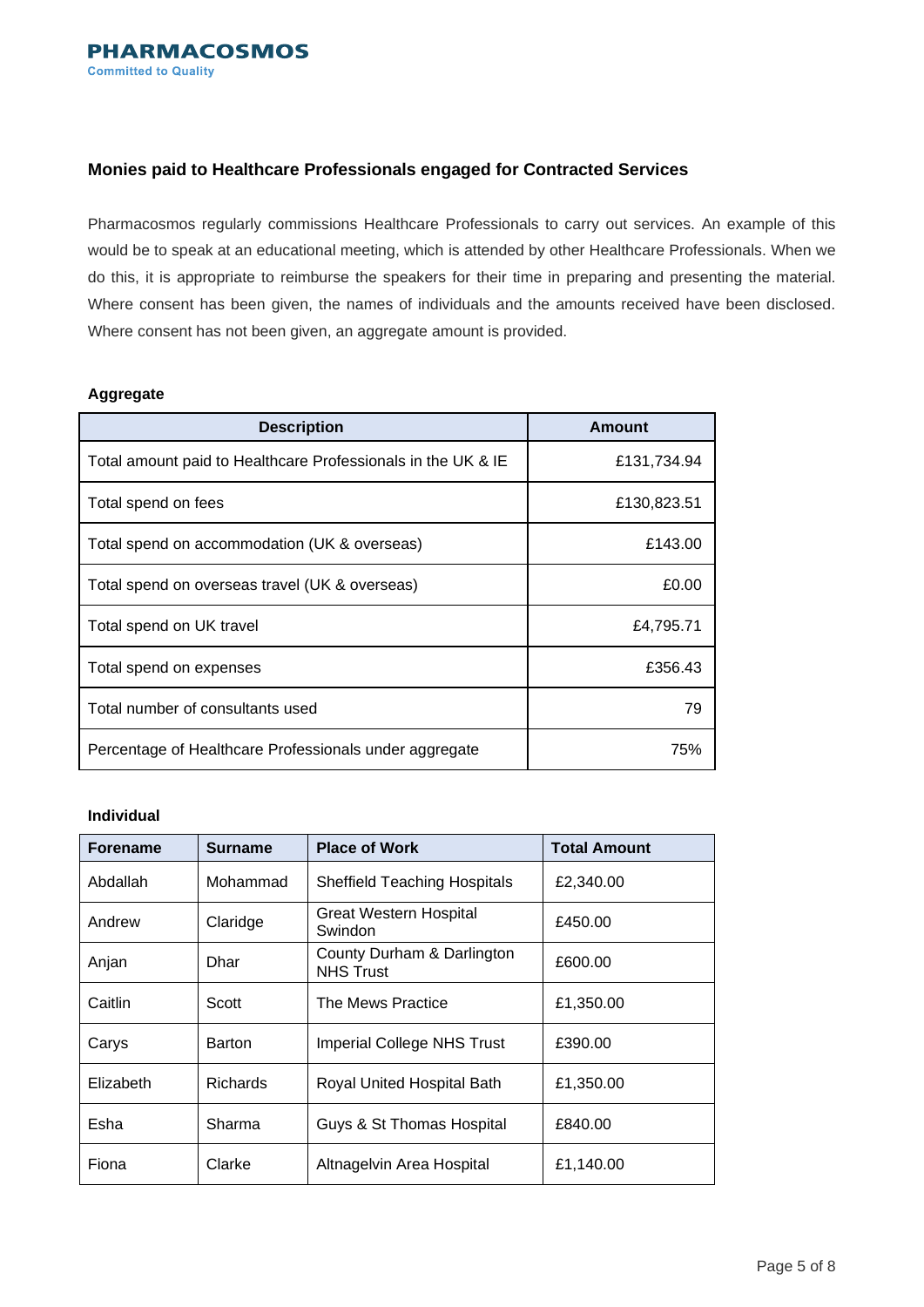# **PHARMACOSMOS**

**Committed to Quality** 

| <b>Forename</b> | <b>Surname</b>    | <b>Place of Work</b>                                     | <b>Total Amount</b> |
|-----------------|-------------------|----------------------------------------------------------|---------------------|
| Llywelyn        | Cadman-<br>Davies | Guys & St Thomas Hospital                                | £1,300.00           |
| Louise          | Clayton           | <b>Glenfield Hospital</b>                                | £850.00             |
| Mark            | Petrie            | University of Glasgow                                    | £1,350.00           |
| Mary            | <b>Brooks</b>     | North Devon NHS Trust                                    | £1,050.00           |
| <b>Nick</b>     | Kennedy           | Royal Devon & Exeter Hospital                            | £4,332.00           |
| Paul            | Foley             | <b>Great Western Hospital</b>                            | £1,850.00           |
| Preetham        | <b>Boddana</b>    | Gloucestershire Hospitals NHS<br><b>Foundation Trust</b> | £2,600.00           |
| Rhys            | Williams          | Princess of Wales Hospital                               | £1,807.50           |
| Richard         | Eastell           | <b>Sheffield University</b>                              | £4,230.00           |
| Simon           | <b>Duckett</b>    | Royal Stoke University Hospital                          | £975.00             |
| Sue             | Pavord            | University of Oxford                                     | £6,986.00           |
| Vinay           | Sehgal            | University College London                                | £750.00             |

Pharmacosmos have made every effort to ensure the accuracy of this information.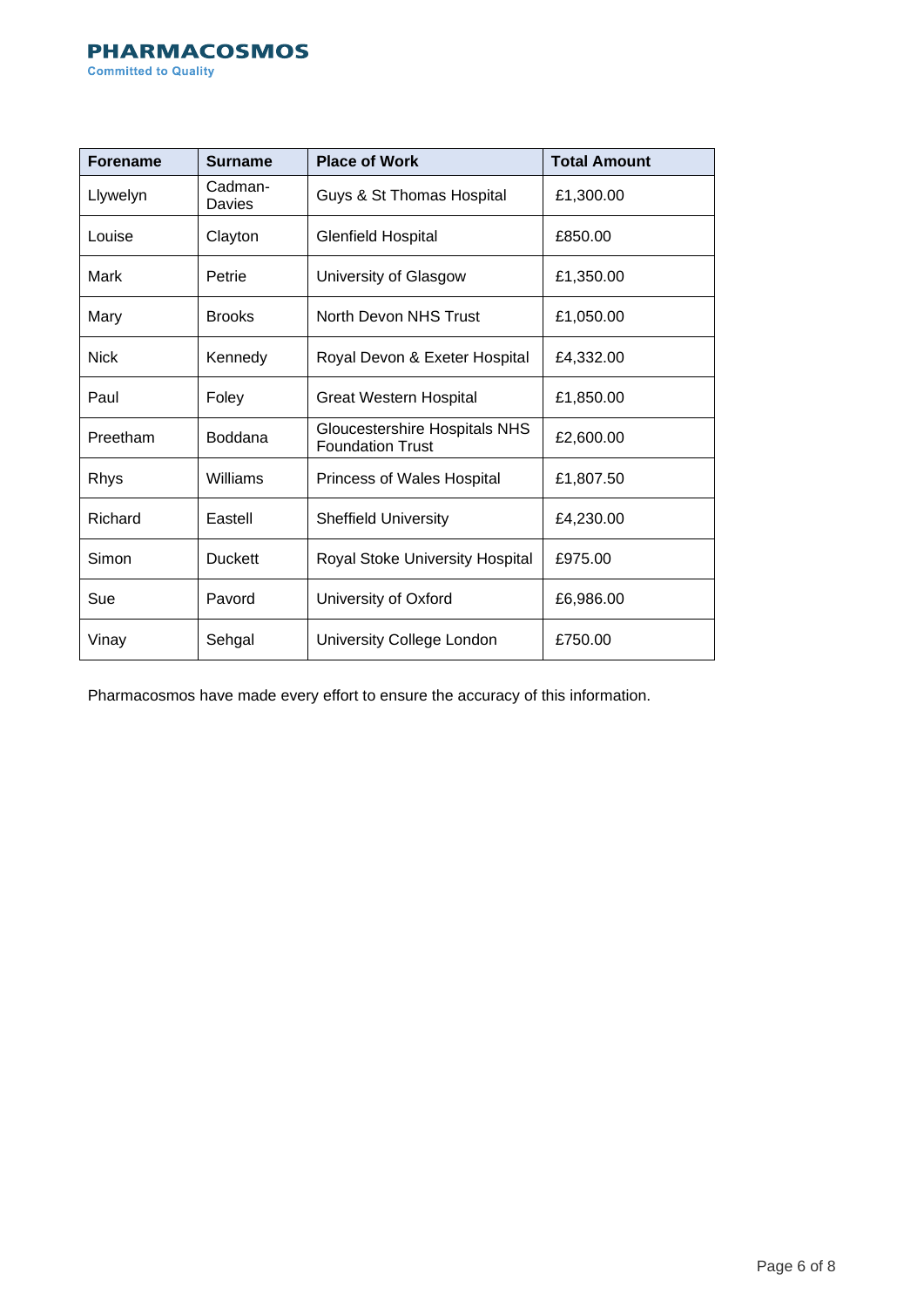## **Monies paid to Patients and Members of the Public engaged for Contracted Services**

Pharmacosmos also commission Patients and Members of the Public to carry out services. An example of this would be for a patient to speak at an educational meeting, which is attended by other Healthcare Professionals. When we do this, it is appropriate to reimburse the individuals for their services. All payments are provided as an aggregate amount.

#### **Aggregate**

| <b>Description</b>                                                        | <b>Amount</b> |
|---------------------------------------------------------------------------|---------------|
| Total amount paid to Patients and Members of the Public in<br>the UK & IE | £1,194.02     |
| Total spend on fees                                                       | £500.00       |
| Total spend on accommodation (UK & overseas)                              | £167.00       |
| Total spend on overseas travel                                            | £272.25       |
| Total spend on UK travel                                                  | £0.00         |
| Total spend on expenses                                                   | £254.77       |
| Total number of individuals used                                          |               |
| Percentage of Patients and Members of the Public under<br>aggregate       | 100%          |

| <b>Description</b>                                        | Amount    |
|-----------------------------------------------------------|-----------|
| Total amount paid to Patients in the UK & IE              | £0.00     |
| Total amount paid to Members of the Public in the UK & IE | £1,194.02 |
| Total amount paid to Journalists in the UK & IE           | £0.00     |

# **Questions**

If you have any questions, please contact us at: [disclosure@pharmacosmos.co.uk](mailto:disclosure@pharmacosmos.co.uk)